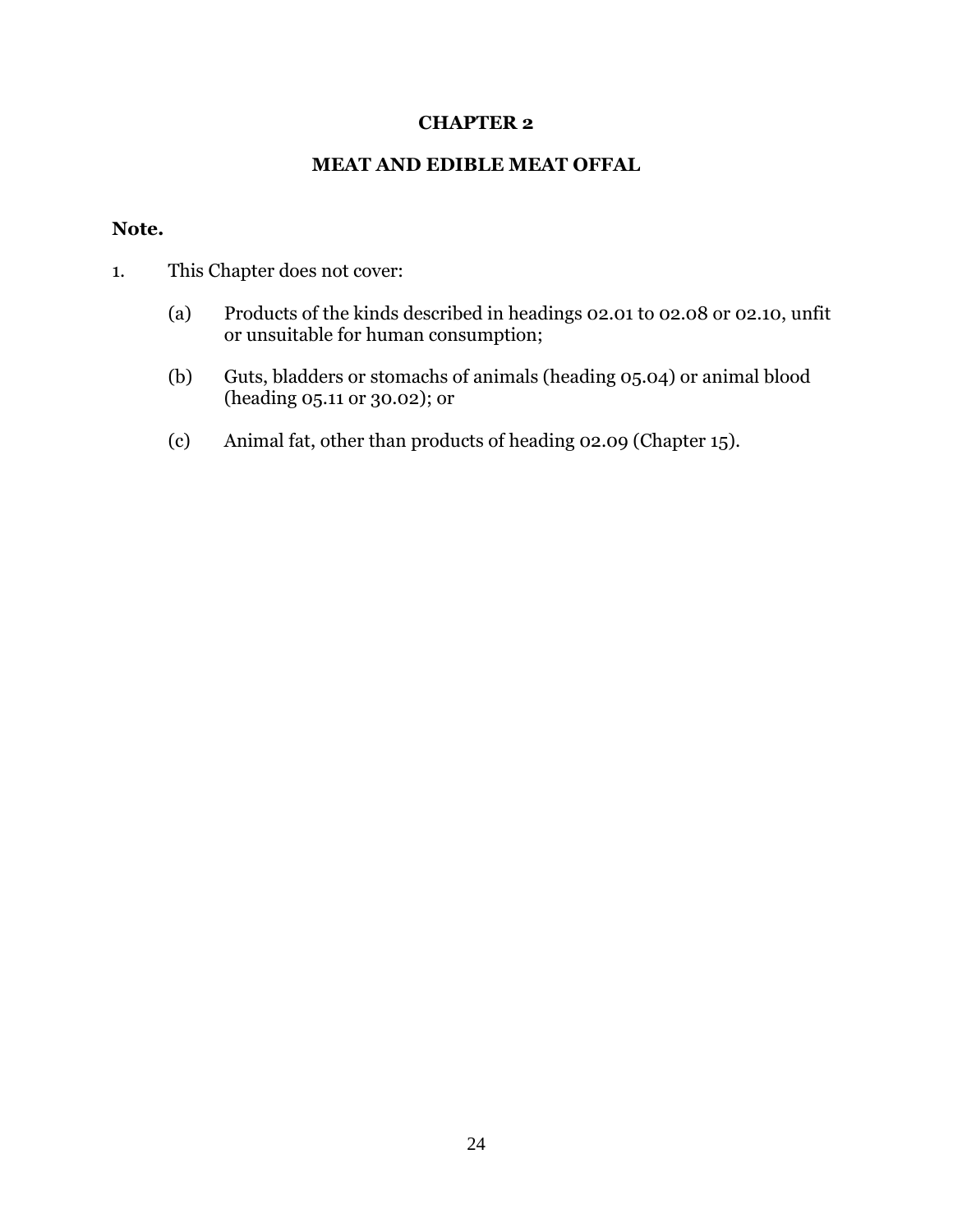| <b>HS</b>            | <b>CET</b> | PR <sub>1</sub> | <b>DESCRIPTION OF GOODS</b>                             | <b>DUTY</b><br><b>RATE</b> | <b>UNIT</b>     | <b>SITC</b><br><b>REV4</b> |
|----------------------|------------|-----------------|---------------------------------------------------------|----------------------------|-----------------|----------------------------|
| 02.01                |            |                 | Meat of bovine animals,<br>fresh or chilled.            |                            |                 |                            |
| 0201.10              | 00         |                 | - Carcasses and half-                                   | 5%                         | kg              | 011.111                    |
|                      |            |                 | carcasses                                               |                            |                 |                            |
| 0201.20              | 00         |                 | - Other cuts with bone in:                              |                            |                 |                            |
| 0201.20              | 10         |                 | - - - Brisket                                           | 5%                         | kg              | 011.112                    |
| 0201.20              | 90         |                 | $--$ Other                                              | 5%                         | kg              | 011.119                    |
| 0201.30              | 00         |                 | - Boneless:                                             |                            |                 |                            |
| 0201.30              | 10         |                 | --- Tenderloin                                          | 5%                         | kg              | 011.121                    |
| 0201.30              | 20         |                 | --- Sirloin                                             | 5%                         | kg              | 011.122                    |
| 0201.30              | 30         |                 | --- Minced (Ground)                                     | 5%                         | kg              | 011.123                    |
| 0201.30              | 90         |                 | $--$ Other                                              | 5%                         | kg              | 011.129                    |
| 02.02                |            |                 | Meat of bovine animals,<br>frozen.                      |                            |                 |                            |
| 0202.10              | 00         |                 | - Carcasses and half-<br>carcasses                      | 5%                         | kg              | 011.211                    |
| 0202.20              | 00         |                 | - Other cuts with bone in:                              |                            |                 |                            |
| 0202.20              | 10         |                 | - - - Brisket                                           | 5%                         | kg              | 011.212                    |
| 0202.20              | 90         |                 | $--$ Other                                              | 5%                         | kg              | 011.219                    |
| 0202.30              | 00         |                 | - Boneless:                                             |                            |                 |                            |
| 0202.30              | 10         |                 | - - - Tenderloin                                        | 5%                         | kg              | 011.221                    |
| 0202.30              | 20         |                 | --- Sirloin                                             | 5%                         | kg              | 011.222                    |
| 0202.30              | 30         |                 | --- Minced (Ground)                                     | 5%                         | kg              | 011.223                    |
| 0202.30              | 90         |                 | $--$ Other                                              | 5%                         | kg              | 011.229                    |
| 02.03                |            |                 | Meat of swine, fresh                                    |                            |                 |                            |
|                      |            |                 | chilled or frozen.                                      |                            |                 |                            |
| 0203.10              |            |                 | - Fresh or chilled:                                     |                            |                 |                            |
| 0203.11              | 00         |                 | - - Carcasses and half-<br>carcasses                    | 30%                        | kg              | 012.211                    |
| 0203.12              | 00         |                 | - - Hams, shoulders and<br>cuts thereof with<br>bone in | 30%                        | kg              | 012.212                    |
| 0203.19              | 00         |                 | - - Other                                               | 30%                        | kg              | 012.219                    |
| 0203.20              |            |                 | - Frozen:                                               |                            |                 |                            |
| 0203.21              | 00         |                 | - - Carcasses and half-<br>carcasses                    | 30%                        | kg              | 012.221                    |
| 0203.22              | 00         |                 | - - Hams, shoulders and<br>cuts thereof with<br>bone in | 30%                        | kg              | 012.222                    |
| $\overline{0}203.29$ | 00         |                 | - - Other                                               | 30%                        | kg <sub>2</sub> | 012.229                    |
| 02.04                |            |                 | Meat of sheep or goats,<br>fresh, chilled or frozen.    |                            |                 |                            |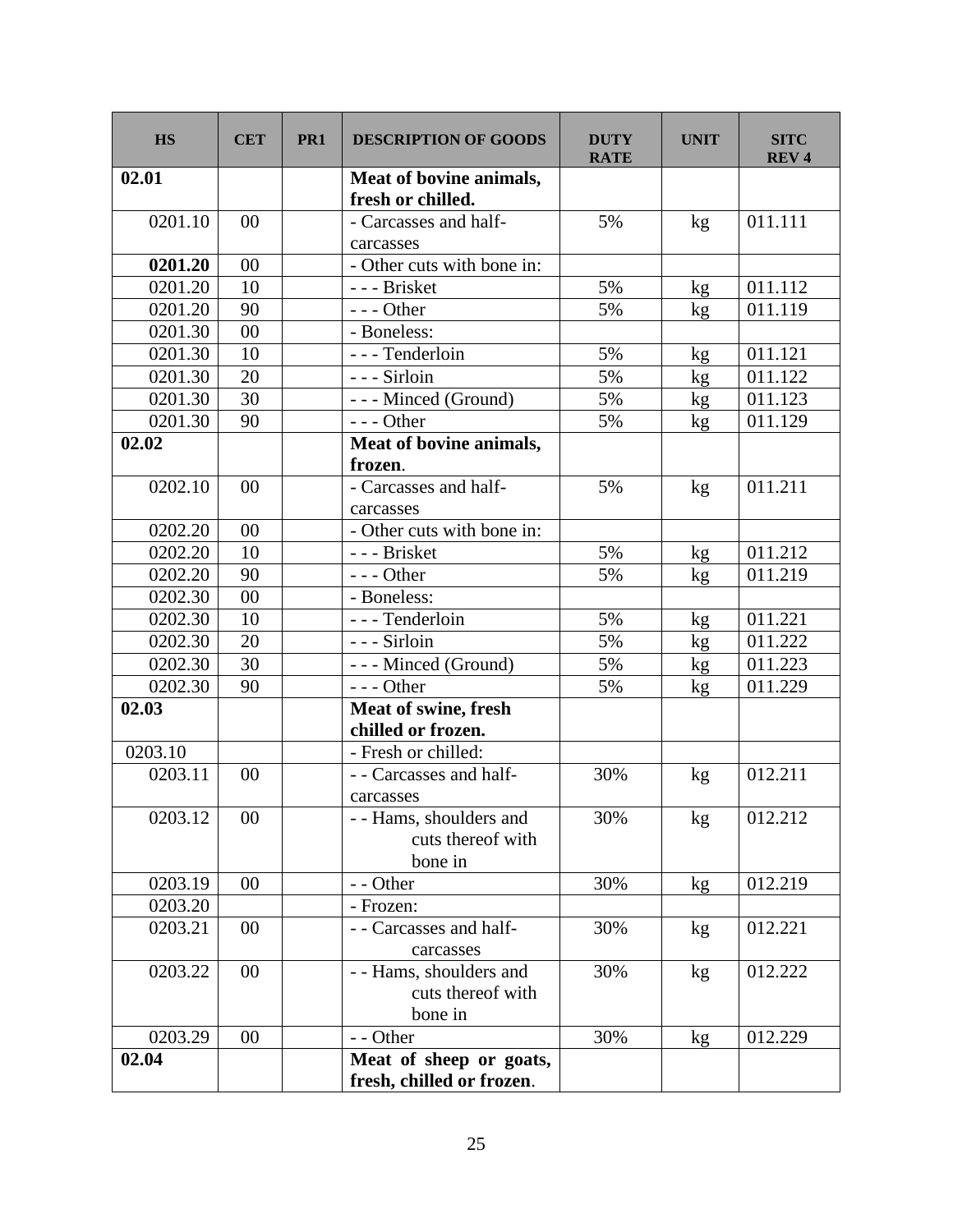| <b>HS</b>            | <b>CET</b> | PR1 | <b>DESCRIPTION OF GOODS</b>                                                                                                          | <b>DUTY</b><br><b>RATE</b> | <b>UNIT</b> | <b>SITC</b><br><b>REV4</b> |
|----------------------|------------|-----|--------------------------------------------------------------------------------------------------------------------------------------|----------------------------|-------------|----------------------------|
| 0204.10              | 00         |     | - Carcasses and half-<br>carcasses of lamb,<br>fresh or chilled                                                                      | 5%                         | kg          | 012.111                    |
| 0204.20              |            |     | - Other meat of sheep,<br>fresh or chilled:                                                                                          |                            |             |                            |
| 0204.21              | 00         |     | - - Carcasses and half-<br>carcasses                                                                                                 | 5%                         | kg          | 012.112                    |
| 0204.22              | 00         |     | - - Other cuts with bone in                                                                                                          | 5%                         | kg          | 012.113                    |
| 0204.23              | $00\,$     |     | - - Boneless                                                                                                                         | 5%                         | kg          | 012.114                    |
| 0204.30              | 00         |     | - Carcasses and half-<br>carcasses of lamb, frozen                                                                                   | 5%                         | kg          | 012.121                    |
| 0204.40              |            |     | - Other meat of sheep,<br>frozen:                                                                                                    |                            |             |                            |
| 0204.41              | 00         |     | - - Carcasses and half-<br>carcasses                                                                                                 | 5%                         | kg          | 012.122                    |
| 0204.42              | 00         |     | - - Other cuts with bone in                                                                                                          | 5%                         | kg          | 012.123                    |
| 0204.43              | 00         |     | - - Boneless                                                                                                                         | 5%                         | kg          | 012.124                    |
| 0204.50              | $00\,$     |     | - Meat of goats                                                                                                                      | 5%                         | kg          | 012.13                     |
| 0205.00              | 00         |     | Meat of horses, asses,<br>mules or hinnies, fresh,<br>chilled or frozen.                                                             | 40%                        | kg          | 012.4                      |
| 02.06                |            |     | Edible offal of bovine<br>animals, swine,<br>sheep,<br>goats,<br>horses,<br>asses,<br>mules or hinnies, fresh,<br>chilled or frozen. |                            |             |                            |
| 0206.10              | 00         |     | - Of bovine animals, fresh<br>or chilled                                                                                             | 5%                         | kg          | 012.51                     |
| 0206.20              |            |     | - Of bovine animals,<br>frozen:                                                                                                      |                            |             |                            |
| 0206.21              | 00         |     | - - Tongues                                                                                                                          | 5%                         | kg          | 012.521                    |
| 0206.22              | $00\,$     |     | - - Livers                                                                                                                           | 5%                         | kg          | 012.522                    |
| 0206.29              | $00\,$     |     | - - Other                                                                                                                            | 5%                         | kg          | 012.529                    |
| 0206.30              | 00         |     | - Of swine, fresh or<br>chilled                                                                                                      | 5%                         | kg          | 012.53                     |
| 0206.40              |            |     | - Of swine frozen:                                                                                                                   |                            |             |                            |
| $\overline{0}206.41$ | 00         |     | - - Livers                                                                                                                           | 5%                         | kg          | 012.541                    |
| 0206.49              | 00         |     | - - Other:                                                                                                                           |                            |             |                            |
| 0206.49              | 10         |     | - - - Pig trotters                                                                                                                   | 5%                         | kg          | 012.542                    |
| 0206.49              | 90         |     | --- Other                                                                                                                            | 5%                         | kg          | 012.549                    |
| 0206.80              | $00\,$     |     | - Other, fresh or chilled                                                                                                            | 5%                         | kg          | 012.55                     |
| 0206.90              | $00\,$     |     | - Other, frozen                                                                                                                      | 5%                         | kg          | 012.56                     |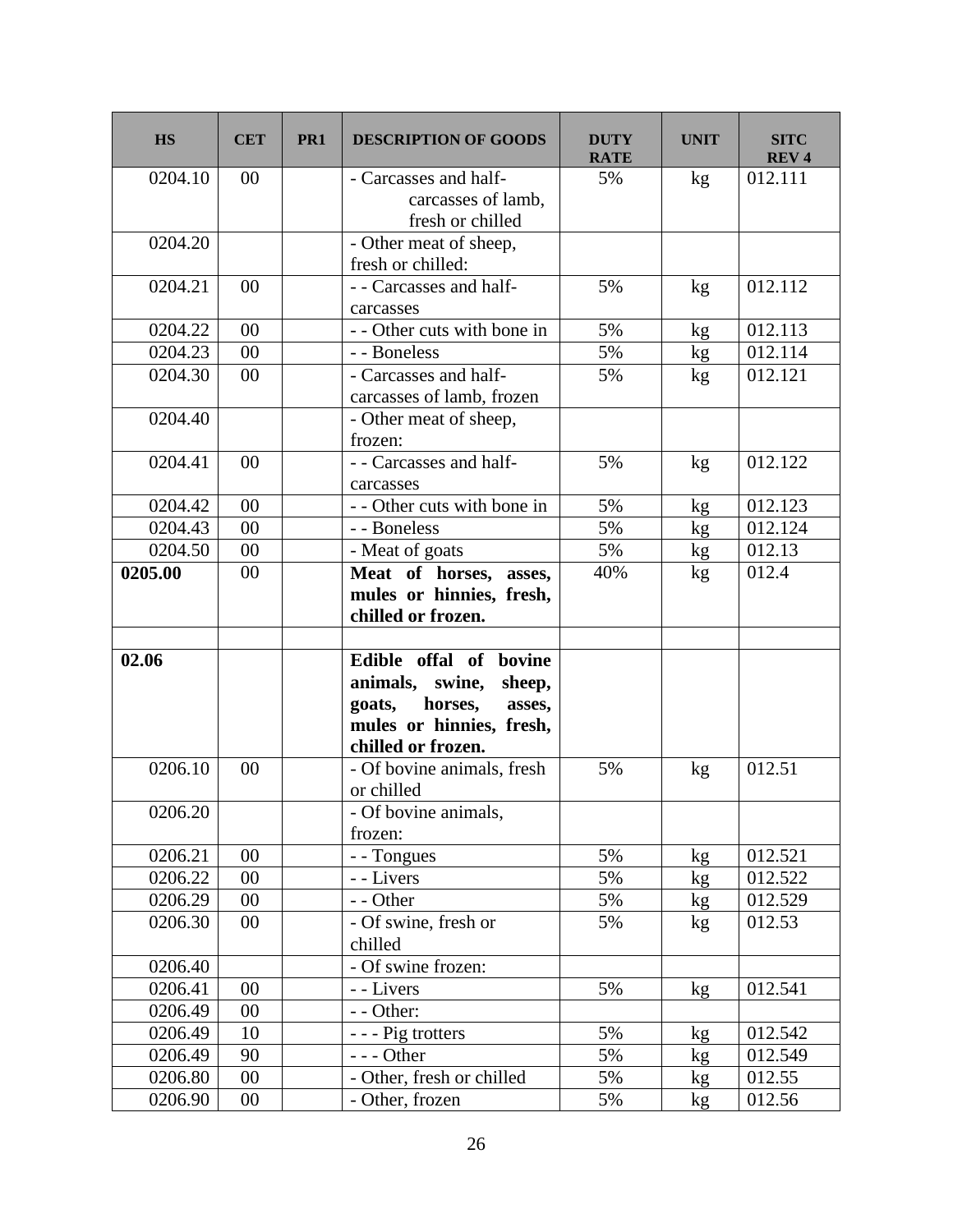| <b>HS</b> | <b>CET</b> | PR <sub>1</sub> | <b>DESCRIPTION OF GOODS</b>                                                                | <b>DUTY</b><br><b>RATE</b> | <b>UNIT</b>     | <b>SITC</b><br><b>REV4</b> |
|-----------|------------|-----------------|--------------------------------------------------------------------------------------------|----------------------------|-----------------|----------------------------|
| 02.07     |            |                 | Meat and edible offal, of<br>the poultry of heading<br>01.05, fresh, chilled or<br>frozen. |                            |                 |                            |
| 0207.10   |            |                 | - Of fowls of the species<br>Gallus domesticus:                                            |                            |                 |                            |
| 0207.11   | 00         |                 | - - Not cut in pieces, fresh<br>or chilled                                                 | 20%                        | kg              | 012.311                    |
| 0207.12   | 00         |                 | - - Not cut in pieces,<br>frozen                                                           | 20%                        | kg              | 012.321                    |
| 0207.13   | 00         |                 | - - Cuts and offal, fresh or<br>chilled                                                    | 20%                        | kg              | 012.341                    |
| 0207.14   | 00         |                 | - - Cuts and offal, frozen:                                                                |                            |                 |                            |
| 0207.14   | 10         |                 | --- Backs and necks                                                                        | 20%                        | kg              | 012.351                    |
| 0207.14   | 20         |                 | $--$ Wings                                                                                 | 20%                        | kg              | 012.352                    |
| 0207.14   | 30         |                 | --- Livers                                                                                 | 20%                        | kg              | 012.353                    |
| 0207.14   | 90         |                 | $--$ Other                                                                                 | 20%                        | kg              | 012.354                    |
| 0207.20   |            |                 | - Of turkeys:                                                                              |                            |                 |                            |
| 0207.24   | 00         |                 | - - Not cut in pieces, fresh<br>or chilled                                                 | 20%                        | kg              | 012.312                    |
| 0207.25   | 00         |                 | - - Not cut in pieces,<br>frozen                                                           | 20%                        | kg              | 012.322                    |
| 0207.26   | 00         |                 | - - Cuts and offal, fresh or<br>chilled                                                    | 20%                        | kg              | 012.342                    |
| 0207.27   | 00         |                 | - - Cuts and offal, frozen:                                                                |                            |                 |                            |
| 0207.27   | 10         |                 | - - - Backs, necks and<br>wings                                                            | 20%                        | kg              | 012.355                    |
| 0207.27   | 90         |                 | $--$ Other                                                                                 | 20%                        | kg              | 012.356                    |
| 0207.40   |            |                 | - Of ducks:                                                                                |                            |                 |                            |
| 0207.41   | 00         |                 | - - Not cut in pieces, fresh<br>or chilled                                                 | 20%                        | kg              | 012.313                    |
| 0207.42   | $00\,$     |                 | - - Not cut in pieces,<br>frozen                                                           | 20%                        | kg              | 012.323                    |
| 0207.43   | 00         |                 | - - Fatty livers, fresh or<br>chilled                                                      | 20%                        | kg              | 012.33                     |
| 0207.44   | 00         |                 | - - Other, fresh or chilled                                                                | 20%                        | kg <sub>2</sub> | 012.343                    |
| 0207.45   | 00         |                 | - - Other, frozen                                                                          | 20%                        | kg              | 012.359                    |
| 0207.50   |            |                 | - Of geese:                                                                                |                            |                 |                            |
| 0207.51   | 00         |                 | - - Not cut in pieces, fresh<br>or chilled                                                 | 20%                        | kg              | 012.313                    |
| 0207.52   | 00         |                 | - - Not cut in pieces,<br>frozen                                                           | 20%                        | kg              | 012.323                    |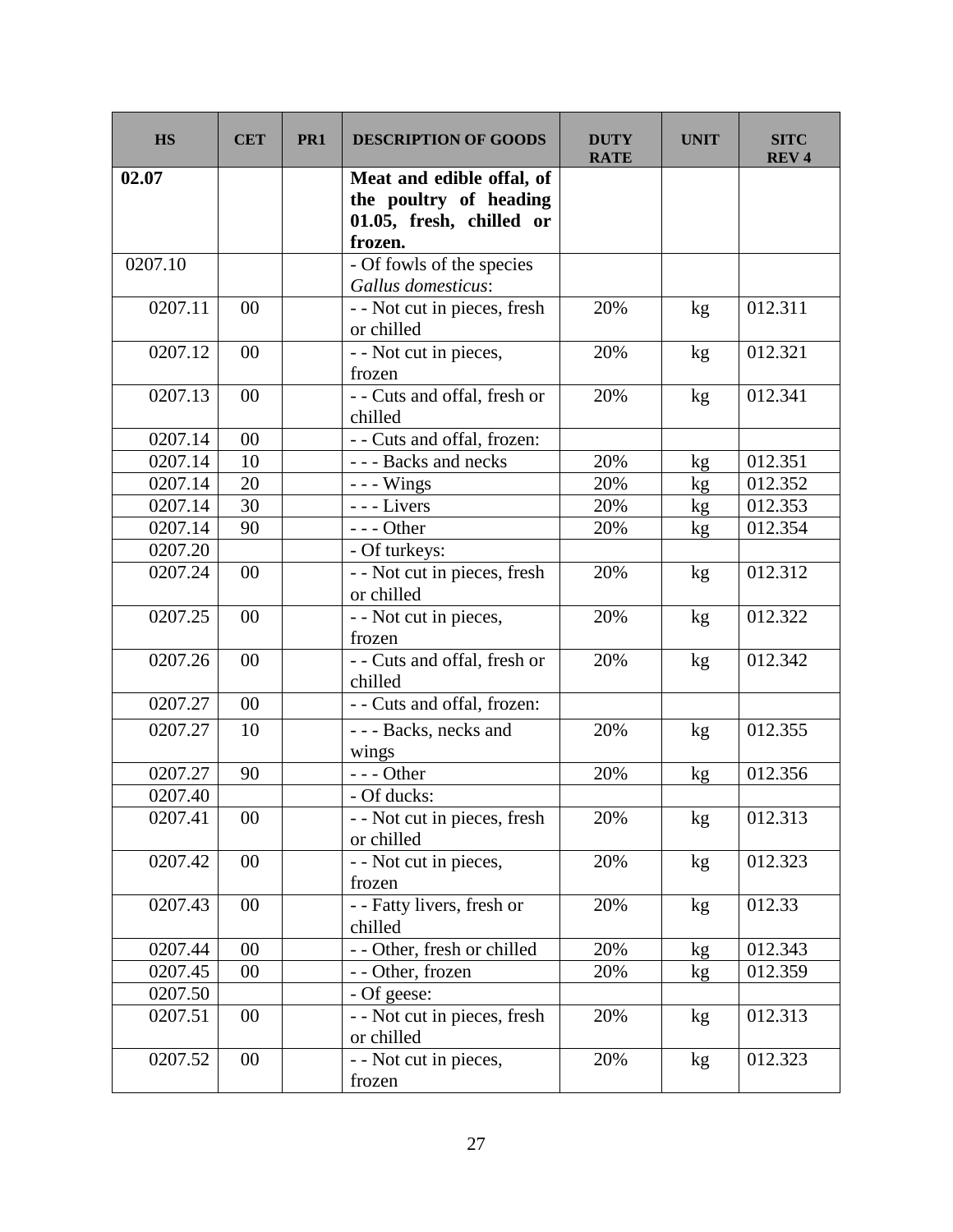| <b>HS</b> | <b>CET</b> | PR <sub>1</sub> | <b>DESCRIPTION OF GOODS</b>                                                                                                                                                                                                          | <b>DUTY</b><br><b>RATE</b> | <b>UNIT</b>     | <b>SITC</b><br><b>REV4</b> |
|-----------|------------|-----------------|--------------------------------------------------------------------------------------------------------------------------------------------------------------------------------------------------------------------------------------|----------------------------|-----------------|----------------------------|
| 0207.53   | 00         |                 | - - Fatty livers, fresh or<br>chilled                                                                                                                                                                                                | 20%                        | kg              | 012.33                     |
| 0207.54   | 00         |                 | - - Other, fresh or chilled                                                                                                                                                                                                          | 20%                        | kg              | 012.343                    |
| 0207.55   | 00         |                 | - - Other, frozen                                                                                                                                                                                                                    | 20%                        | kg              | 012.359                    |
| 0207.60   | 00         |                 | - Of guinea fowl:                                                                                                                                                                                                                    | 20%                        | Kg              | 0102.31                    |
| 02.08     |            |                 | Other meat and edible<br>meat offal, fresh, chilled<br>or frozen.                                                                                                                                                                    |                            |                 |                            |
| 0208.10   | 00         |                 | - Of rabbits or hares                                                                                                                                                                                                                | 40%                        | kg              | 012.91                     |
| 0208.30   | 00         |                 | - Of primates                                                                                                                                                                                                                        | 40%                        | kg and<br>u     | 012.98                     |
| 0208.40   | 00         |                 | - Of whales, dolphins and<br>porpoises<br>mammals of the<br>order Cetacea); of<br>manatees and<br>dugongs<br>(mammals of the<br>order Sirenia); of<br>seals, sea lions<br>and walruses<br>(mammals of the<br>suborder<br>Pinnipedia) | 40%                        | kg              | 012.93                     |
| 0208.50   | 00         |                 | - Of reptiles (including<br>snakes and turtles)                                                                                                                                                                                      | 40%                        | kg              | 012.94                     |
| 0208.60   | 00         |                 | - Of camels and other<br>camelids (Camelidae)                                                                                                                                                                                        | 40%                        | kg              | 012.999                    |
| 0208.90   | 00         |                 | - Other:                                                                                                                                                                                                                             |                            |                 |                            |
| 0208.90   | 10         |                 | - Edible meat offal                                                                                                                                                                                                                  | 40%                        | kg <sub>2</sub> | 012.991                    |
| 0208.90   | 20         |                 | $--$ Frogs' legs                                                                                                                                                                                                                     | 40%                        | kg              | 012.92                     |
| 0208.90   | 90         |                 | $--$ Other                                                                                                                                                                                                                           | 40%                        | kg              | 012.999                    |
| 02.09     |            |                 | Pig fat, free of lean meat,<br>and poultry fat,<br>not<br>rendered or otherwise<br>extracted, fresh, chilled,<br>frozen, salted, in brine,<br>dried or smoked.                                                                       |                            |                 |                            |
| 0209.10   | 00         |                 | - Of pigs (spek)                                                                                                                                                                                                                     | 5%                         | kg              | 411.31                     |
| 0209.90   | $00\,$     |                 | - Other                                                                                                                                                                                                                              | 5%                         | kg <sub>2</sub> | 411.31                     |